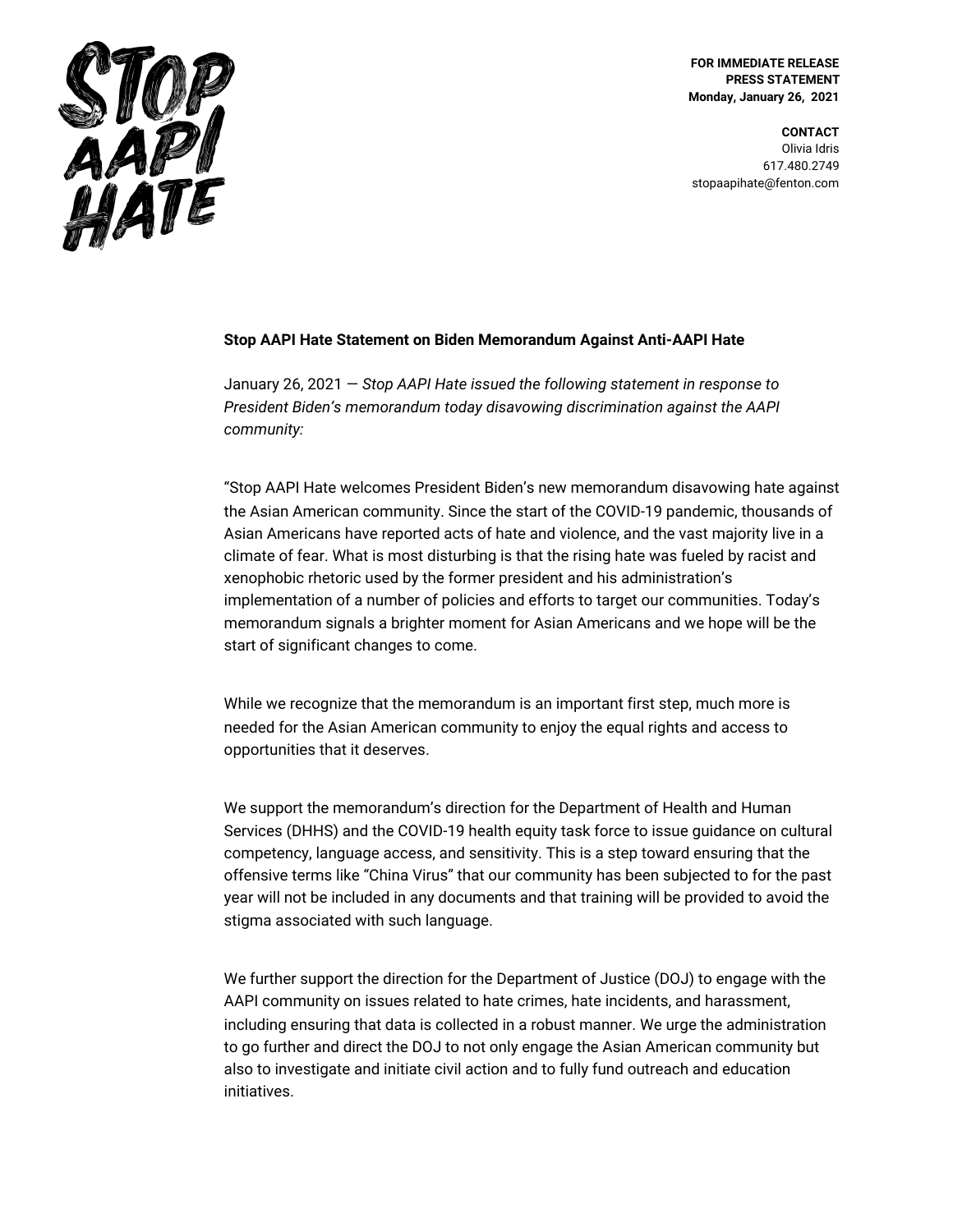Stop AAPI Hate looks forward to working with the Biden administration to enact a bold program that will fully address anti-Asian hate. A meaningful response will prioritize policies of public education, community mediation, and restorative justice to end racial bias and profiling. Furthermore, we call upon President Biden to reverse other xenophobic executive orders and policies put into place by the Trump administration — including the ban on Chinese students and researchers and policies targeting the use of WeChat.

## Stop AAPI Hate Policy Platform

Stop AAPI Hate urges the Biden-Harris administration to take the following, necessary actions to address anti-AAPI hate:

1. Expand civil rights protections for individuals experiencing discrimination. Applicability of Title II under the Civil Rights Act of 1964 has been confined to inns, restaurants, and entertainment venues. Congress should amend Title II to broaden the definition of "public accommodations" to include more businesses like retail outlets, including grocery stores, pharmacies and big-box stores, and public transportation, all places where AAPIs report being discriminated against. Additionally, Congress should extend the rights afforded under Title II beyond those discriminated against based upon "race, color, religion or national origin" to those experiencing bias because of gender, disability, ethnicity, and sexual orientation.

2. Ensure passage of the Jabara-Heyers NO HATE Act. In addition to closing gaps in law enforcement's investigation and reporting of hate crimes, the Jabara-Heyers NO HATE Act addresses a foremost challenge in the fight against anti-AAPI discrimination, which is the lack of resources and assistance by state and local agencies as well as legal services providers. The Act would take a step toward rectifying this problem by establishing federally-funded, state-run hotlines dedicated to receiving reports of hate crimes and other incidents of anti-AAPI discrimination while providing victims with guidance on which law enforcement officials and community services groups to contact for further help. Additionally, the Act would improve full and accurate reporting by providing grants to states and local governments to train public employees on how to recognize and properly classify hate crimes and report them to the FBI's National Incident-Reporting System. Finally, the NO HATE Act proposes funding to help states and local governments establish liaisons with community-based organizations and conduct public meetings and forums for discussing hate crimes and the resources available to victims.

3. Direct the U.S. Attorney General to investigate and initiate civil actions on anti-AAPI hate. Title II depends on individuals who have suffered the harm of discrimination to initiate lawsuits, which can be costly and prolonged, especially for marginalized communities without easy access to legal assistance. Title II adds to this burden on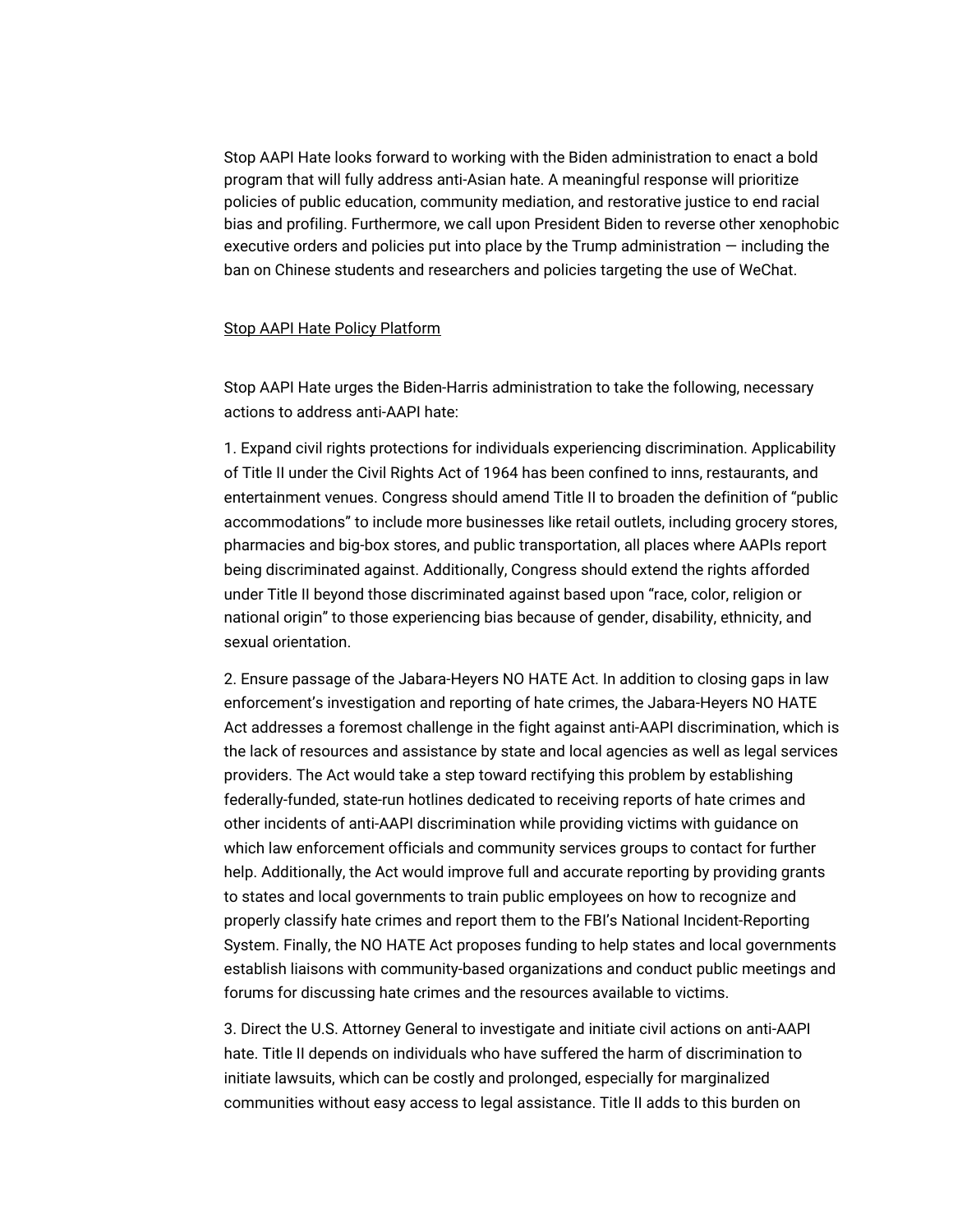plaintiffs by making injunctive relief the sole remedy for a violation. Empowering the attorney general to initiate civil actions against any person or entity engaged in discriminatory practices in places of public accommodation would send an important signal to AAPI communities and could serve to prevent such practices moving forward.

4. Direct the US Civil Rights Commission to implement fully its May 2020 recommendations, including funding community outreach, conducting training, and enforcing civil rights protections. The commission should also host public hearings on anti-Asian American hate. The U.S. Civil Rights Commission in May 2020 issued recommendations to secure non-discrimination during COVID-19 and, specifically, to address anti-Asian racism. These recommendations included directing all federal civil rights offices to enforce civil rights violations and ordering the federal government to communicate it will protect all Americans regardless of race, national origin, or other protected characteristics. Further, this document urged offices to "use all tools at its disposal," such as outreach, public education, and technical assistance, as well as to increase grants and training to address bias-motivated incidents. We endorse this directive and recommend national public hearings to amplify the government's responsibility to educate the public, train local jurisdictions and safeguard our community's civil rights.

5. End racial profiling of Chinese scientists and researchers, specifically the Department of Justices' China Initiative. The Department of Justice China Initiative program has led to the wrongful targeting and prosecution of Chinese scientists by the Federal Government's law enforcement, intelligence, and scientific research funding agencies in recent years. The racialization of national security and current anti-China rhetoric has created a climate of fear and caused irreparable personal and professional harm to individuals and their families who have been targeted and proven innocent. We call upon the Biden-Harris administration to end this program immediately, to drop investigations where no evidence of wrongdoing has been produced and to issue a formal apology for government abuse. Furthermore, we urge the administration to take strong action to review and take steps throughout the federal government's agencies to ensure they are not engaged in systemic racial bias and profiling against Asian American and Asian immigrant scientists and federal employees.

6. Support restorative justice and community mediation efforts such as work conducted by the Department of Justice's Community Relations Services. The Community Relations Service of the Department of Justice was established concurrently with the passage of Title II. Described as "America's Peacemaker," the Community Relations Service is required to assist state and local jurisdictions in working together with public organizations and leaders to address racial strife at the community level. The service is empowered to fully investigate any complaint alleging a violation of Title II that is referred to it by a court. Building on the service's work to meet with community leaders in CA in early 2020 to address the rise in anti-AAPI hate, service staff should be directed to